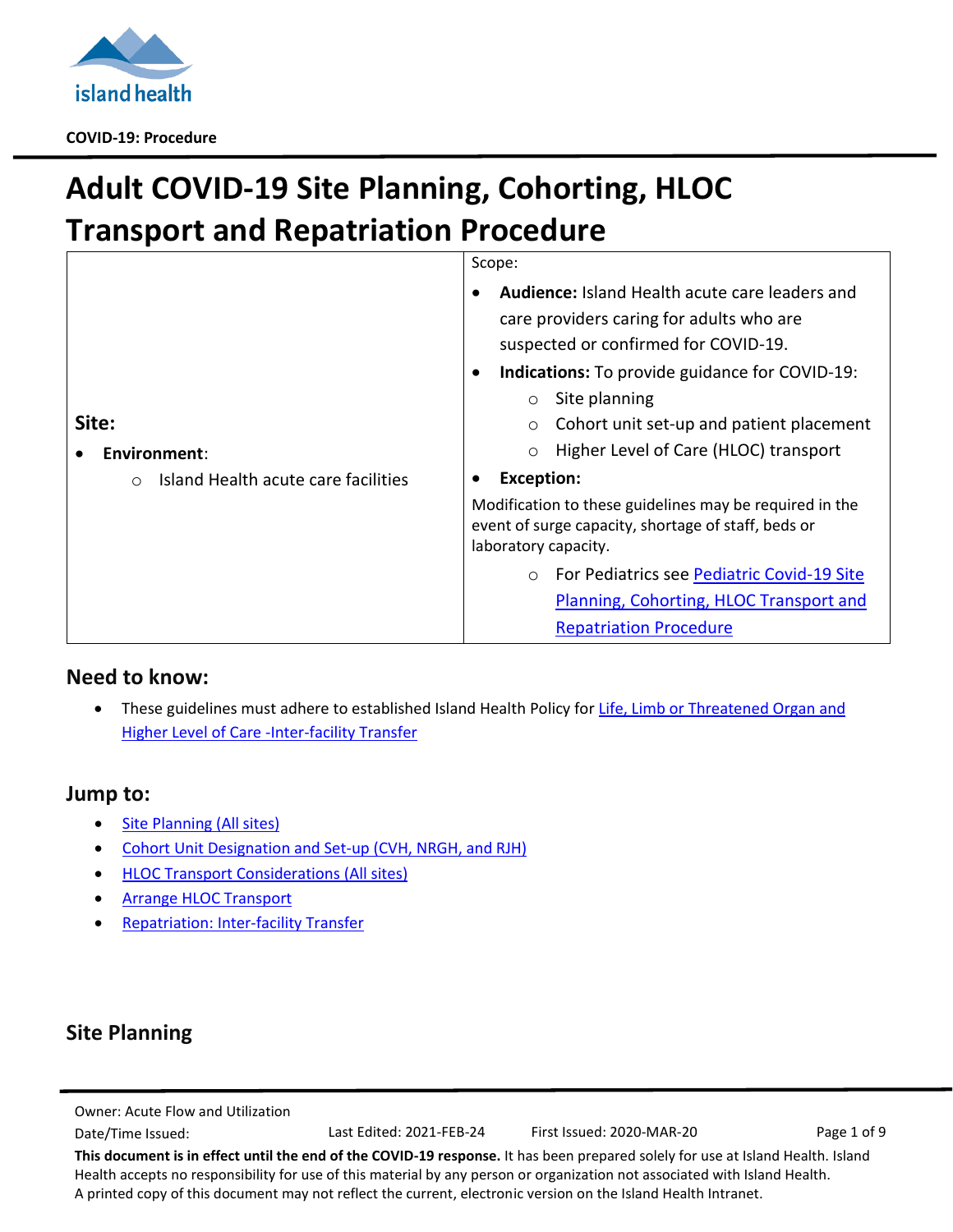

Each Island Health hospital will have two isolation plans:

- **Respiratory Isolation Beds** for all admitted patients requiring droplet/contact additional precautions, including those waiting for a differential diagnosis pending nasopharyngeal (NP) swab results.
	- o Persons under Investigation (PUI) can stay at their current location unless there is a need for Higher Level of Care (HLOC) transport.
- **COVID-19 Beds** for all admitted patients who are PUI or confirmed for COVID-19.
	- o COVID-19 positive patients can stay at their current location if they are expected to be admitted for less than 24 hours, are imminently dying, or require HLOC.

| What you need to do |                                                                                                                                                                         | What you need to know                                                                                                                                                                                                                                                                                                          |  |
|---------------------|-------------------------------------------------------------------------------------------------------------------------------------------------------------------------|--------------------------------------------------------------------------------------------------------------------------------------------------------------------------------------------------------------------------------------------------------------------------------------------------------------------------------|--|
| 1.                  | Designate 2 beds (at minimum), preferably private<br>rooms, for PUI or confirmed COVID-19 patients.                                                                     | Use the beds for medical patients when there are<br>$\bullet$<br>no PUI or confirmed COVID-19 patients.<br>All PUI and confirmed COVID-19 patients must be<br>$\bullet$<br>placed on Droplet and Contact Precautions (IPAC<br>guideline)                                                                                       |  |
| 2.                  | Identify at least one negative pressure room for<br>Aerosol Generating Medical Procedures (AGMPs)<br>within the unit or immediately adjacent to the<br>designated beds. | The room does not need to be blocked to<br>$\bullet$<br>admissions, but must be able to be made available<br>for PUI or confirmed COVID-19 patients within 20<br>minutes.<br>Smaller and rural settings to connect with IPAC to<br>formulate a plan when AGMPs for COVID-19-<br>positive patients are necessary on their site. |  |
| 3.                  | Place PPE dispensers and alcohol-based hand rub<br>(ABHR) outside the rooms for donning prior to<br>entry.                                                              |                                                                                                                                                                                                                                                                                                                                |  |
| 4.                  | Post Additional Precautions signage on the door or<br>the wall next to the door.                                                                                        | <b>Droplet and Contact Precautions Poster</b>                                                                                                                                                                                                                                                                                  |  |
| 5.                  | Remove any excess items prior to admitting the<br>patient.                                                                                                              | Limiting items in rooms to ONLY those supplies/<br>equipment needed for patient care helps mitigate<br>contamination risk and limits wasteful discard of<br>supplies.                                                                                                                                                          |  |
| 6.                  | Segregate clean and dirty areas with a workflow<br>that prevents cross-contamination.                                                                                   | If dedicated clean/dirty areas are not available,<br>$\bullet$<br>there should be 3 feet/1 meter of separation<br>between clean and dirty items.<br>Clean items should be easily identifiable to                                                                                                                               |  |

Date/Time Issued: Last Edited: 2021-FEB-24 First Issued: 2020-MAR-20 Page 2 of 9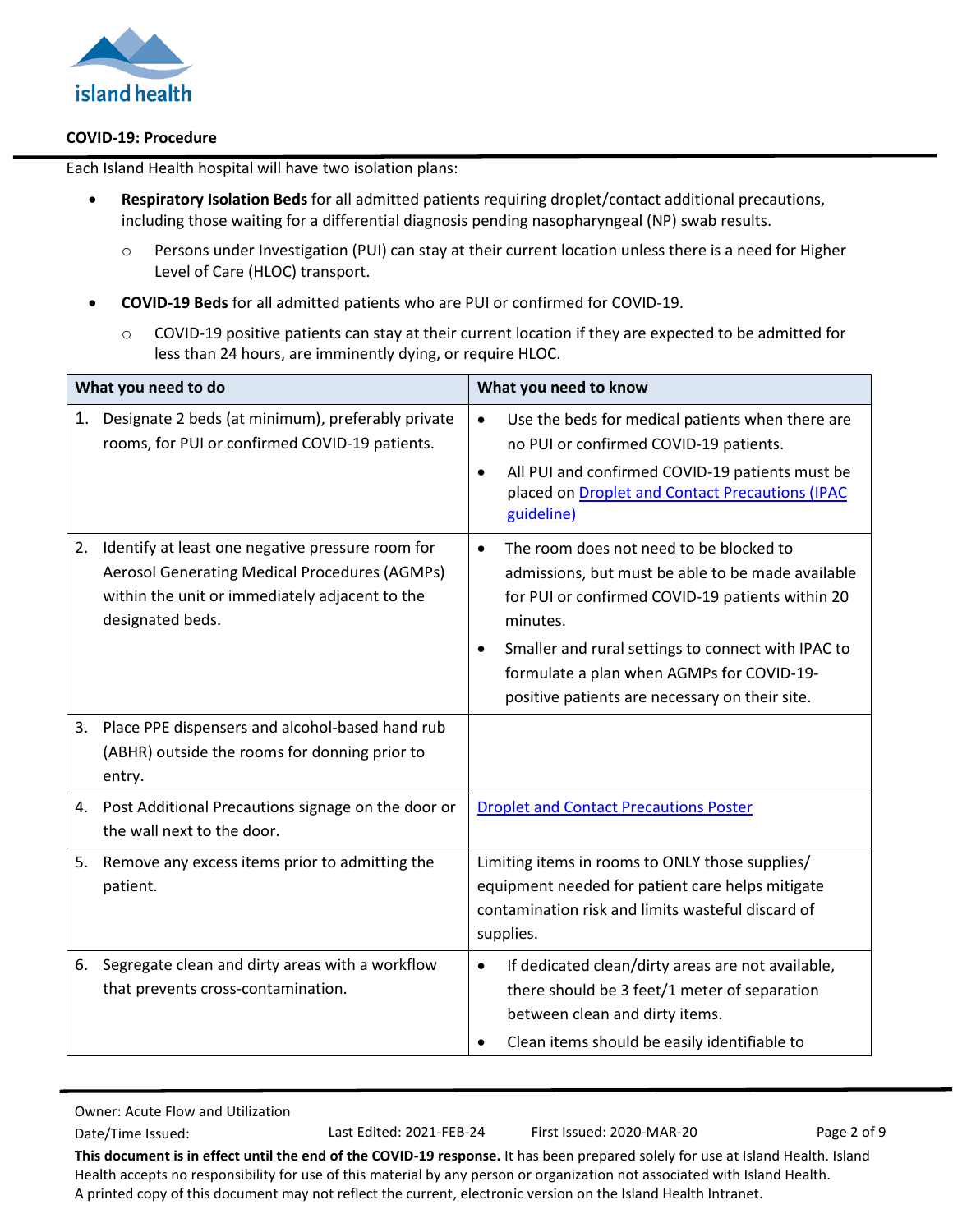

prevent cross-contamination (i.e., use a 'clean means green' label).

# <span id="page-2-0"></span>**Cohort Unit Set-up (CVH, NRGH, and RJH only)**

- Island Health has identified three stages of COVID-19 Surge Capacity Planning. The following facilities have been designated as Cohort Hospitals to support Stage 1 and 2 of the COVID-19 Surge Capacity Planning. Plans for Stage 3 will be communicated if the need arises.
	- o **NORTH ISLAND:** Comox Valley Hospital (CVH) Cohort receives all COVID-19 positive admissions with M1-M3 and CO MOST status
	- o **CENTRE ISLAND:** Nanaimo Regional & General Hospital (NRGH) Cohort receives all COVID-19 positive admissions from Geography 2 and C1/2 MOST status patients from Geography 1
	- o **SOUTH ISLAND:** Royal Jubilee Hospital (RJH) Cohort receives all COVID-19 positive admissions from Geography 3 and 4
- When there are **two or more patients confirmed with COVID-19 at a site**, the *Pandemic Response Coordination Committee* will direct a designated Cohort Hospital(s) to create a closed Respiratory Investigation Unit, which will function as an "Outbreak Unit."

| What you need to do |                                                                                                                                                                     | What you need to know                                                                                                                               |  |
|---------------------|---------------------------------------------------------------------------------------------------------------------------------------------------------------------|-----------------------------------------------------------------------------------------------------------------------------------------------------|--|
| 1.                  | Upon direction from the Pandemic Response<br>Coordination Committee, establish a Cohort Unit.<br>This will be communicated via unit manager, or<br>site leadership. | <b>Cohort Unit Preparation Checklist</b><br>٠<br><b>Leader/Educator Cohort Unit Orientation Guide</b><br>$\bullet$                                  |  |
| 2.                  | Implement the zone methodology.                                                                                                                                     | <b>Transitioning Between Pandemic Zones: Acute COVID-</b><br><b>19 Cohort Units</b>                                                                 |  |
| 3.                  | Restrict access to Cohort Units with visible signage<br>outside the unit, closed doors, and ABHR at the<br>entrance.                                                |                                                                                                                                                     |  |
| 4.                  | Require staff to sign in at the beginning of their<br>shift.                                                                                                        | Staff will be designated to that unit for the entire shift<br>and should avoid visiting other units.                                                |  |
| 5.                  | Arrange for non-clinical staff to support clinical<br>staff so they do not have to leave the patient<br>space.                                                      | The role of support staff may include PPE buddies<br>fetching equipment, supplies, etc., to help conserve<br>PPE and contain pathogens to the unit. |  |
| 6.                  | Ensure all isolated units/beds follow precautions<br>and enhanced cleaning procedures.                                                                              | This should already be in place during high pandemic<br>activity, but as activity declines, it may need to be<br>ordered for individual beds/rooms. |  |

Owner: Acute Flow and Utilization

Date/Time Issued: Last Edited: 2021-FEB-24 First Issued: 2020-MAR-20 Page 3 of 9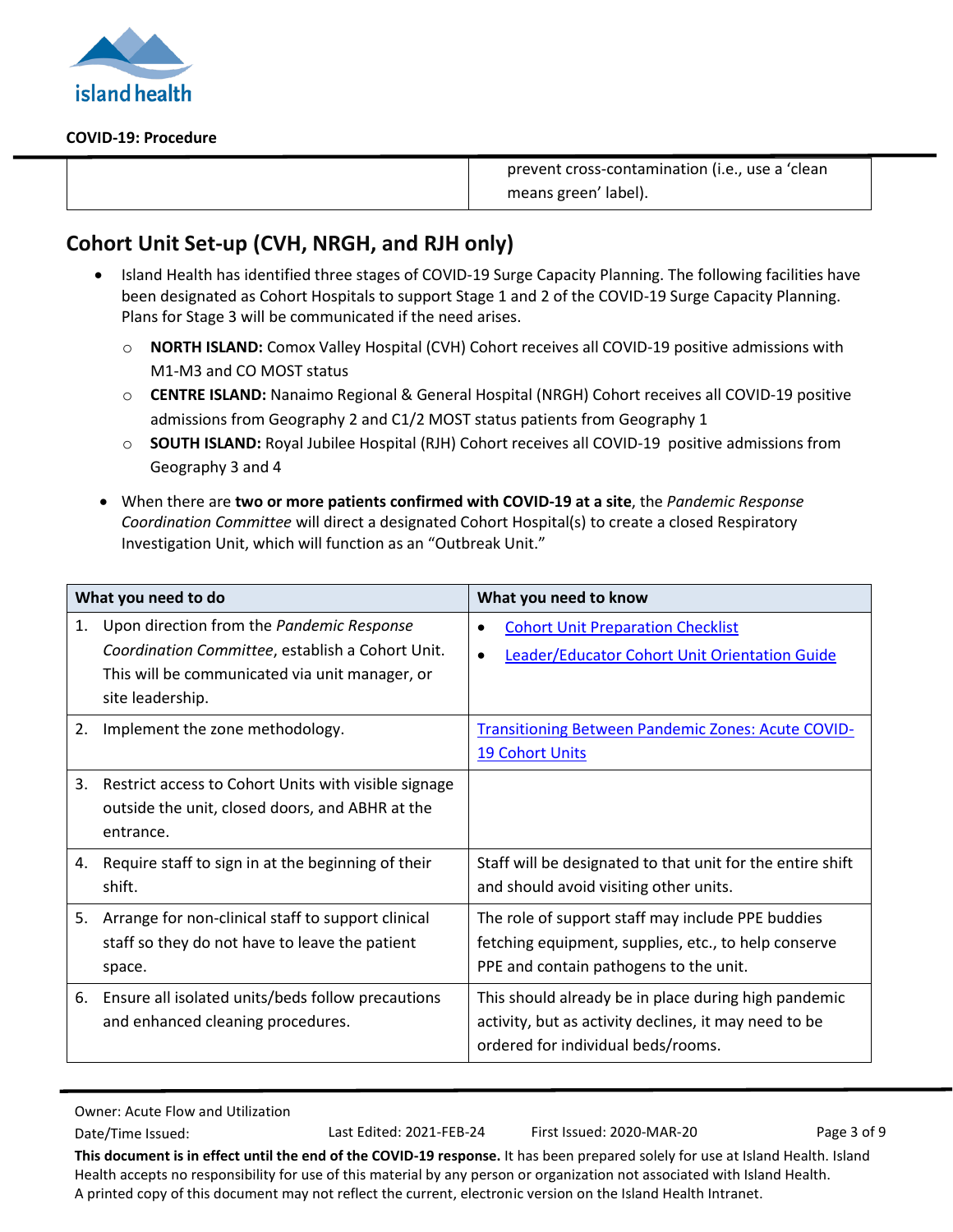

| Escalate to Pandemic Response Coordination   |
|----------------------------------------------|
| Committee for direction if admissions exceed |
| clinical isolation capacity or care delivery |
| limitations of unit/area/facility.           |

# <span id="page-3-0"></span>**HLOC Transport Considerations**

| What you need to do |                                                                                                                                                                                                              | What you need to know                                                                                                                                                                                                                                                                                                                                                                                                                                                                                                                   |  |
|---------------------|--------------------------------------------------------------------------------------------------------------------------------------------------------------------------------------------------------------|-----------------------------------------------------------------------------------------------------------------------------------------------------------------------------------------------------------------------------------------------------------------------------------------------------------------------------------------------------------------------------------------------------------------------------------------------------------------------------------------------------------------------------------------|--|
| 1.                  | Consider patients COVID-19 risk/status.<br>Patients who present with cold or fever and do<br>not fit the classical picture for COVID-19<br>should NOT be cohorted unless they test<br>positive for COVID-19. | COVID-10 risk categories (green, yellow, red) are<br>outlined in the <b>AGMPs and PPE Requirements: Patients</b><br>Suspected, Confirmed or at Risk of COVID-19 Guide.                                                                                                                                                                                                                                                                                                                                                                  |  |
| 2.                  | Consider risk of COVID-19 spread during transport<br>(to environment and care providers)                                                                                                                     | Are we confident this will stay contained on<br>$\bullet$<br>transport?<br>Is this a closed system patient?<br>٠<br>Do we have the right care providers available?<br>٠<br>Do we have the required PPE available?<br>٠                                                                                                                                                                                                                                                                                                                  |  |
| 3.                  | Consider staffing and resourcing required to<br>transport the patient.                                                                                                                                       | What clinical staffing/medical escorts will be<br>$\bullet$<br>required to accommodate the transport?<br>What external resourcing will be needed to<br>$\bullet$<br>accommodate transport (BCEHS, etc.)?<br>Can transport of a medically stable patients be<br>$\bullet$<br>organized during the day when decision makers are<br>easily accessible?<br>Are community acute care sites able to manage<br>$\bullet$<br>and hold patients using contact and droplet<br>precautions in a private room until transport has<br>been arranged? |  |
|                     | 4. Consider transport benefit to the patient.                                                                                                                                                                | Is the patient to be imminently discharged or are<br>$\bullet$<br>they imminently palliative (next 12-24 hours)? If<br>yes, there is no benefit to transport.<br>Will they likely worsen?<br>$\bullet$<br>Do they have other comorbidities which would<br>preclude further treatment?<br>Is the patient receiving palliative care?                                                                                                                                                                                                      |  |

Owner: Acute Flow and Utilization

Date/Time Issued: Last Edited: 2021-FEB-24 First Issued: 2020-MAR-20 Page 4 of 9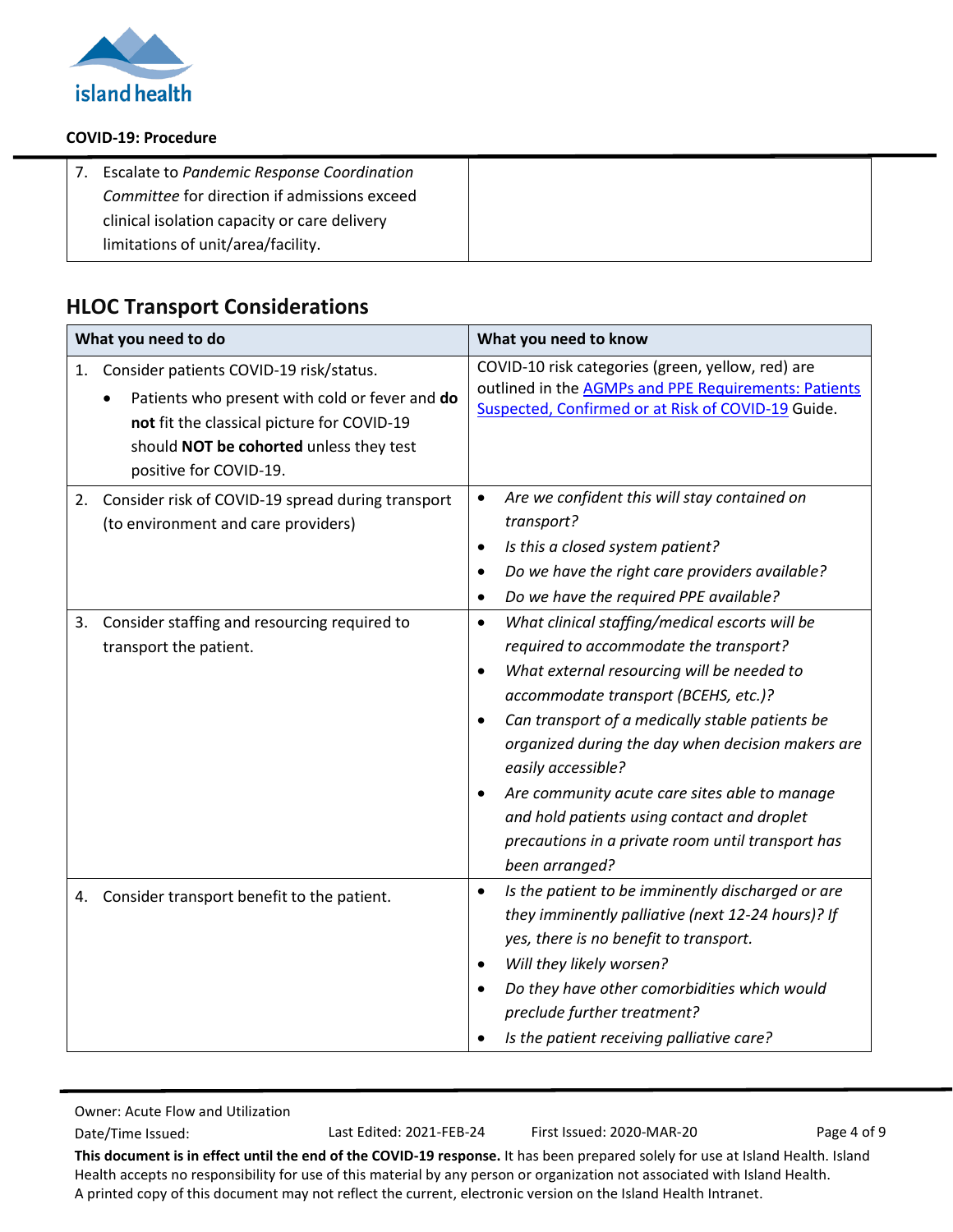

|                                   | Does the patient require tertiary services (dialysis,<br>proning, ECMO, etc.)                                                                                                                                                                                                                                            |
|-----------------------------------|--------------------------------------------------------------------------------------------------------------------------------------------------------------------------------------------------------------------------------------------------------------------------------------------------------------------------|
| 5. Consider the patient's wishes. | Does the patient have an Advance Directive?<br>What is their MOST status?<br>$\bullet$<br>Is the patient full code (C1 and C2) and do they<br>wish to be intubated?<br>Does the patient agree to be transported to a<br>$\bullet$<br>designated Cohort location? If not, may need to<br>escalate to PRCC for resolution. |

#### 6. Consider needs of surgical patients.

- All surgical procedures must adhere to [Infection prevention and control protocol for](http://www.bccdc.ca/Health-Professionals-Site/Documents/COVID19_IPCProtocolSurgicalProceduresAdult.pdf) surgical procedures [during COVID-19 -](http://www.bccdc.ca/Health-Professionals-Site/Documents/COVID19_IPCProtocolSurgicalProceduresAdult.pdf) Adults (BCCDC/Ministry of Health).
- Most COVID-19 positive pre-op surgical patients can be transported to a designated Cohort location.
- Specific situations that require a plan of care be developed preoperatively by the MRP, receiving provider and the local care team to ensure appropriate post-op management/care on the receiving Cohort Unit include:
	- o **Emergency surgeries and other emergent procedures** where the MRP deems it is not safe to delay surgery:
		- **Perform surgery at current location.**
		- If post-op stay is expected to be less than 48 hours, keep patient at current location.
		- Where the post-op stay is expected to be greater than 48 hours, and the patient is deemed stable and safe to move, transport to most applicable Cohort location.
	- o **Where there are specific equipment or clinical requirements** that may prevent the surgery from being performed at the closest designated Cohort location:
		- Pre-operatively, consult with the Medical Director for Surgery to determine best course of action.

#### 7. Consider needs of other patient groups:

#### **Obstetric and perinatal patients:**

- o Requiring hospitalization for COVID:
	- Cohort all patients with gestational age of 20 weeks or greater at VGH, on a medical floor to reduce exposure to antepartum patients.
	- Patients at Gestational Week 19 or less can be cohorted at their local cohort site
		- Obstetrics will provide care and consultation to these patients.
- Maternity patients who are COVID positive or suspected, and medically stable:
	- No need to formally cohort these patients, as they do not need hospitalization
	- May need assessment in hospital for obstetrical indications. They can be assessed locally with proper precautions.

```
Owner: Acute Flow and Utilization
```
Date/Time Issued: Last Edited: 2021-FEB-24 First Issued: 2020-MAR-20 Page 5 of 9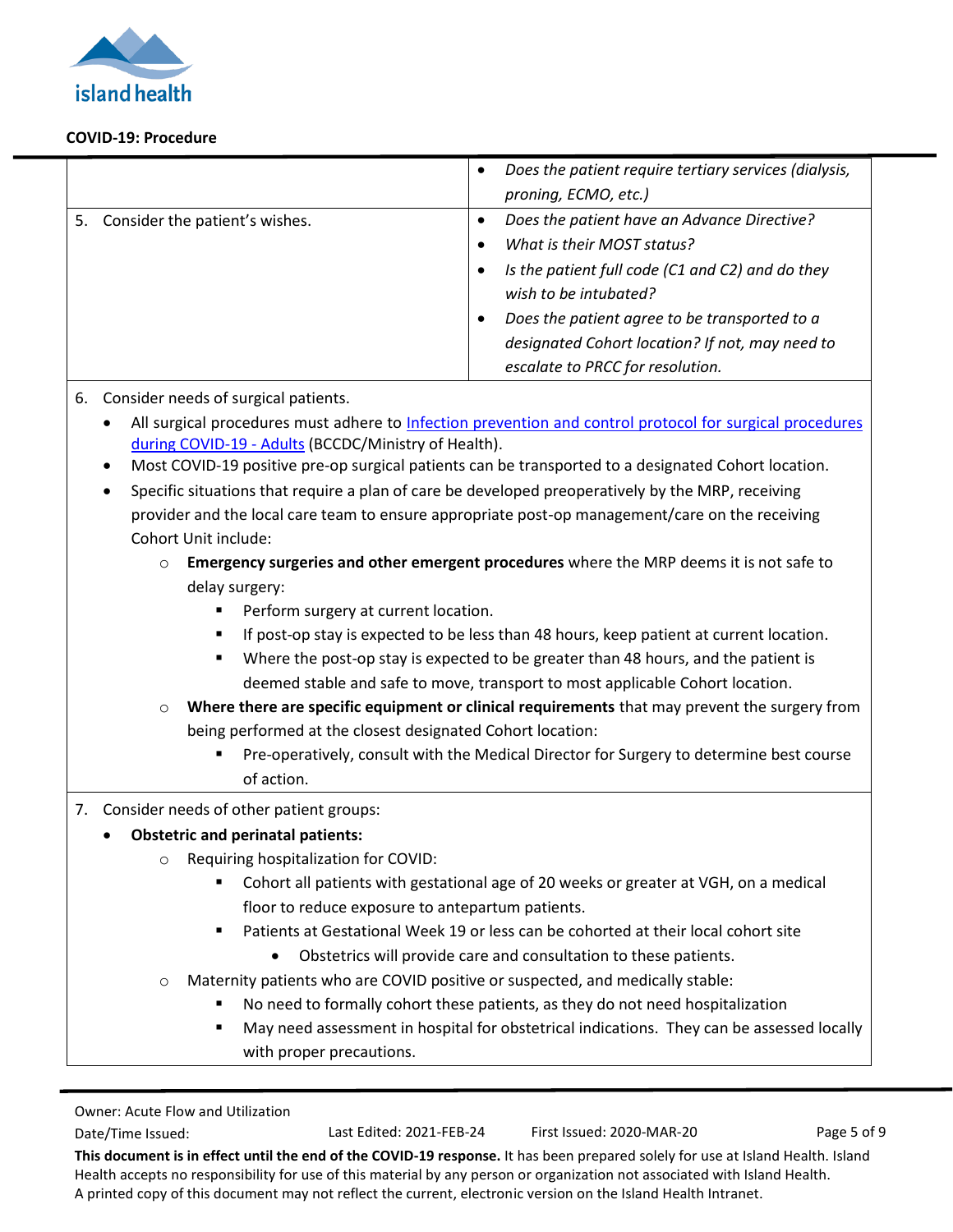

- **If they go into labour, they can be cared for at local hospital.**
- o Maternity patients, with fever in labour
	- **Care for these patients at local hospital**
	- Exception Lady Minto, Port Hardy/MacNeil because of limited resources, these patients are currently transferred if fever in labour (not covid risk specific) to the next level of care
- **Gynecological surgery patients:** 
	- o Cohort Geography 1 and 2 patients at NRGH.
	- o Cohort Geography 3 and 4 patients at VGH.
- **Neurosurgery patients:** Cohort at VGH.
- **ERCPs:**
	- o Cohort Geo 3 and 4 patients at VGH.
	- o Cohort Geo 2 patients at NRGH.
	- o Geo 1 patients: Manage referrals on an individualized basis.
- **Urgent Ambulatory outpatients:** Continue services as usual.
- **Long-term care residents from Island owned and operated and affiliate sites who are positive for COVID-19**: Transport to closest designated Cohort location.

### <span id="page-5-0"></span>**Arrange HLOC Transport**

| 1. | Once the decision is made to transport the patient,<br>arrange for transport following the COVID-19<br>Transfer Decision Algorithm (Appendix 1) and<br>inaccordance with the COVID-19 Transport<br>Contingency Plan.<br>Transport may occur later than usual to<br>$\bullet$<br>accommodate operational requirements. | $\bullet$ | <b>COVID-19 Transfer Decision Algorithm (Appendix 1)</b><br><b>COVID-19 Transport Contingency Plan</b>             |
|----|-----------------------------------------------------------------------------------------------------------------------------------------------------------------------------------------------------------------------------------------------------------------------------------------------------------------------|-----------|--------------------------------------------------------------------------------------------------------------------|
| 2. | Determine most appropriate bed placement.                                                                                                                                                                                                                                                                             | ٠         | <b>Bed Placement of Admitted Patients with</b><br>Suspected/Confirmed COVID-19 (Algorithm)                         |
| 3. | Safely transport to HLOC or designated Cohort<br>location or transfer to most appropriate clinical<br>care unit at current location as soon as possible.                                                                                                                                                              |           | <b>CERT Team Patient Transport</b><br>Acute Care Adult In-Patient Precautions, Activities &<br><b>Restrictions</b> |

# <span id="page-5-1"></span>**Repatriation: Inter-facility Transfer**

Owner: Acute Flow and Utilization

Date/Time Issued: Last Edited: 2021-FEB-24 First Issued: 2020-MAR-20 Page 6 of 9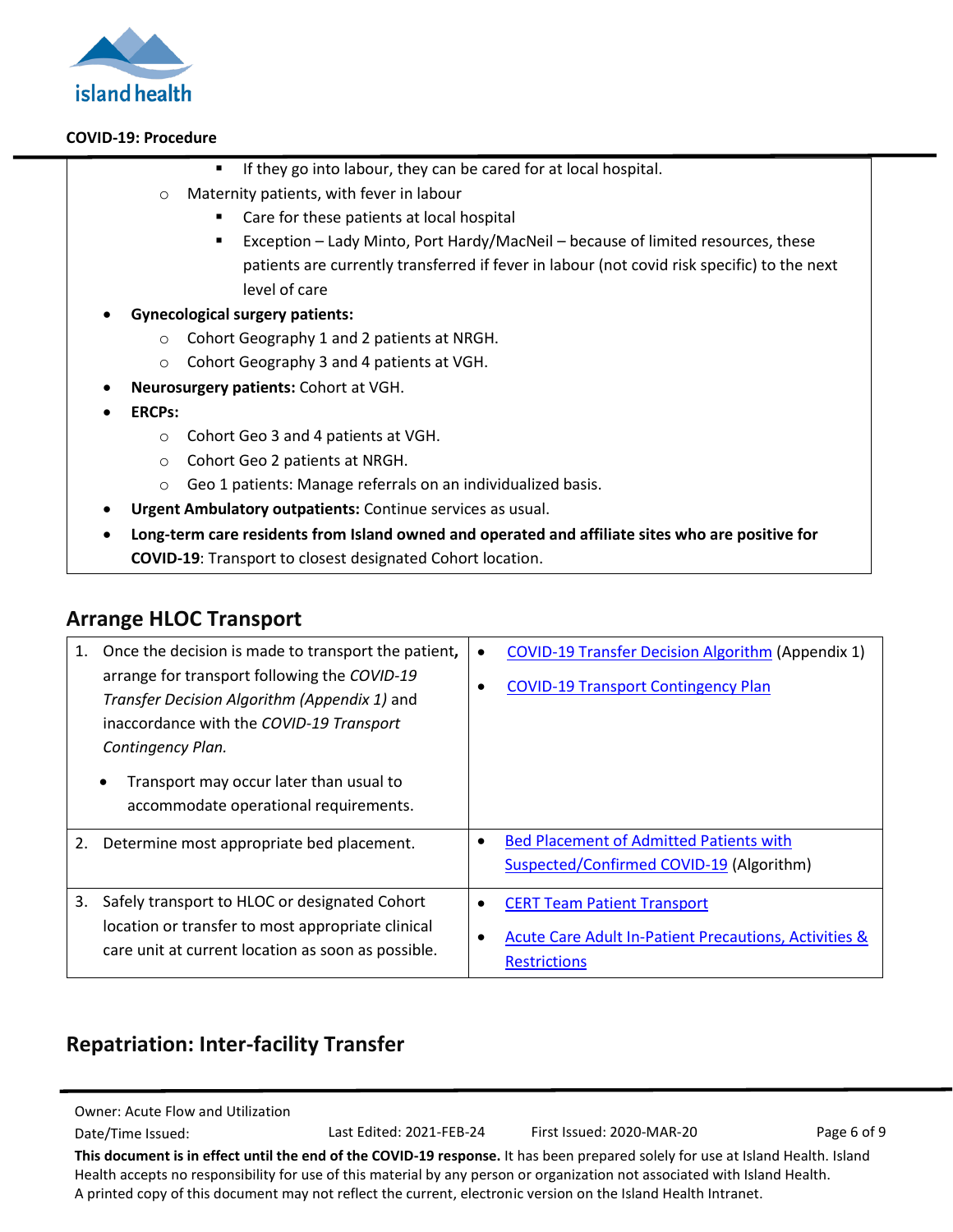

|    | COVID-19 positive palliative patients may be repatriated on a case-by-case basis.                                                                                                                                                                           |                                                                                                          |  |
|----|-------------------------------------------------------------------------------------------------------------------------------------------------------------------------------------------------------------------------------------------------------------|----------------------------------------------------------------------------------------------------------|--|
| 1. | Repatriate patients according to established<br>repatriation procedures once:                                                                                                                                                                               | Interim - Discontinuing Additional Precautions in<br>٠<br><b>Suspect and Confirmed COVID-19 Patients</b> |  |
|    | Island Health interim guidelines for Interim -<br>$\bullet$<br>Discontinuing Additional Precautions in Suspect<br>and Confirmed COVID-19 Patients are met, or<br>As approved by both the Medical Microbiologist<br>$\bullet$<br>and Medical Health Officer. | <b>Repatriation Inter-facility Transfer Procedure</b><br>٠                                               |  |
| 2. | Ensure excellent handover communication during<br>repatriation of all resolved COVID-19 patients.                                                                                                                                                           | <b>IDRAW - Information Transfer and Communication</b><br>at Handovers                                    |  |

#### **Persons/Groups Consulted:**

- Manpreet Khaira, Director, Restorative Wellness, Geo 4
- Matthew Erickson, Director Acute Utilization & Flow, Geo 4
- Kerry Morrison, Director, Strategic Initiatives Geo 4
- Dr. Pamela Kibsey, Division Director, Microbiology / Medical Director, Infection Control, Laboratory Medicine, Pathology & Medical Genetics
- Lisa Young, Director, Infection Prevention and Control
- Dr. Omar Ahmad, Department Head, Emergency & Critical Care Medicine, RJH
- Dr. Gordon Wood
- Dr. Jennifer Grace, Executive Medical Director, Geo 1
- Dr. Tracey Stephenson, Medical Director, Access and Transitions
- Marko Pelijhan, Executive Director, Geo 4
- Elin Bjarnarson, Vice President, Clinical Operations, South
- Site Clinical Operations Directors
- Site Directors
- Robyne Maxwell, Director, Renal, Trauma and Cancer Care Strategy

#### **Resources**

- [COVID-19 Intranet webpages](https://intranet.viha.ca/covid-19/Pages/default.aspx)
- [Infection prevention and control protocol for surgical procedures during COVID-19 -](http://www.bccdc.ca/Health-Professionals-Site/Documents/COVID19_IPCProtocolSurgicalProceduresAdult.pdf) Adults (BCCDC/Ministry of Health)

```
Owner: Acute Flow and Utilization
```
Date/Time Issued: Last Edited: 2021-FEB-24 First Issued: 2020-MAR-20 Page 7 of 9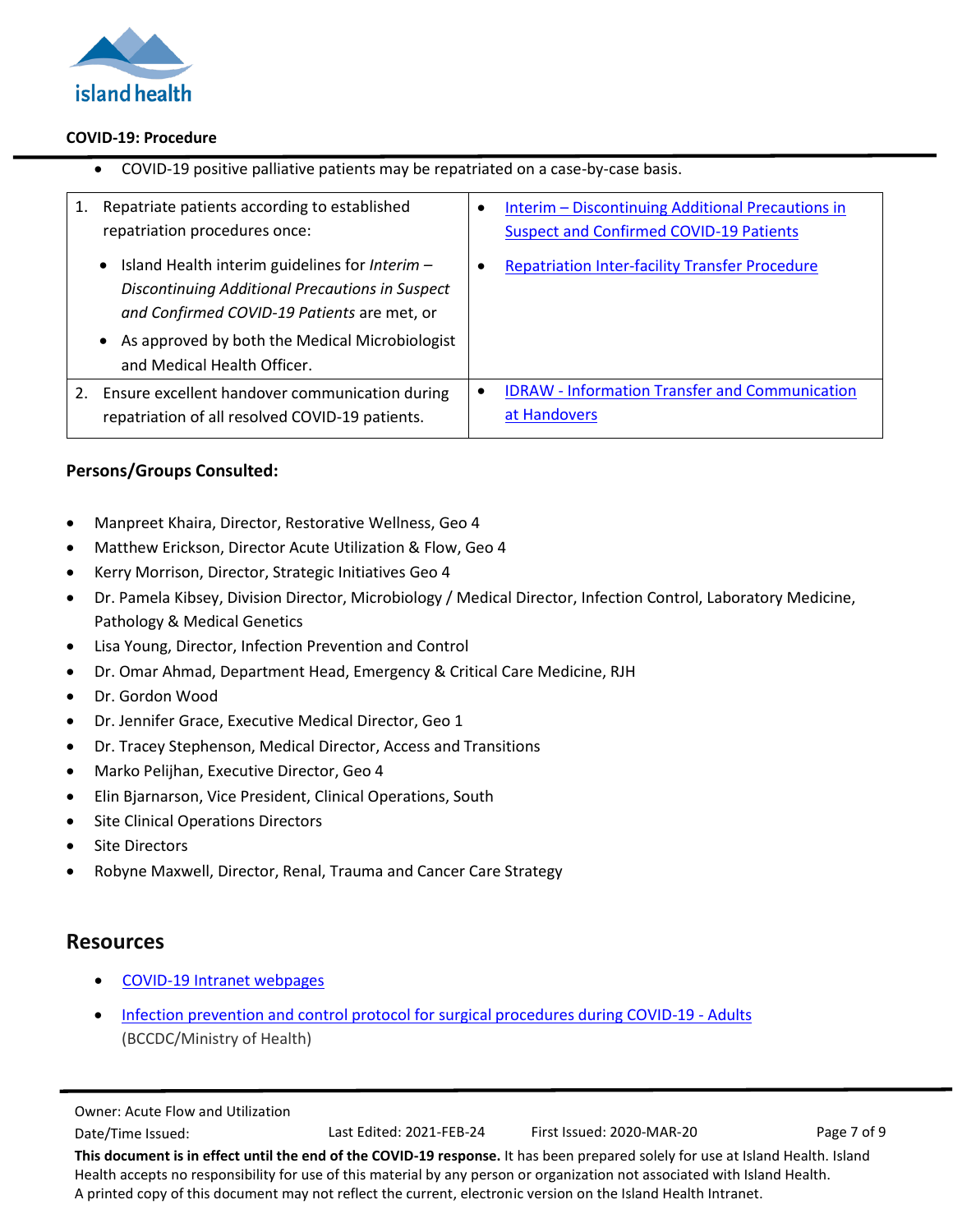

- Infection prevention and control for coronavirus disease (COVID-19): Interim guidance for acute healthcare [settings\(](https://www.canada.ca/en/public-health/services/diseases/2019-novel-coronavirus-infection/health-professionals/interim-guidance-acute-healthcare-settings.html)Government of Canada)
- [Infection Control Guidelines on the Management of Critical Adults with COVID-19](http://www.bccdc.ca/Health-Professionals-Site/Documents/COVID19_InfectionControlGuidelinesCriticalCareAdults.pdf) (BCCDC/Ministry of Health)

# <span id="page-7-0"></span>**Appendix 1: Transfer Decision Algorithm**

Owner: Acute Flow and Utilization Date/Time Issued: Last Edited: 2021-FEB-24 First Issued: 2020-MAR-20 Page 8 of 9 **This document is in effect until the end of the COVID-19 response.** It has been prepared solely for use at Island Health. Island Health accepts no responsibility for use of this material by any person or organization not associated with Island Health.

A printed copy of this document may not reflect the current, electronic version on the Island Health Intranet.